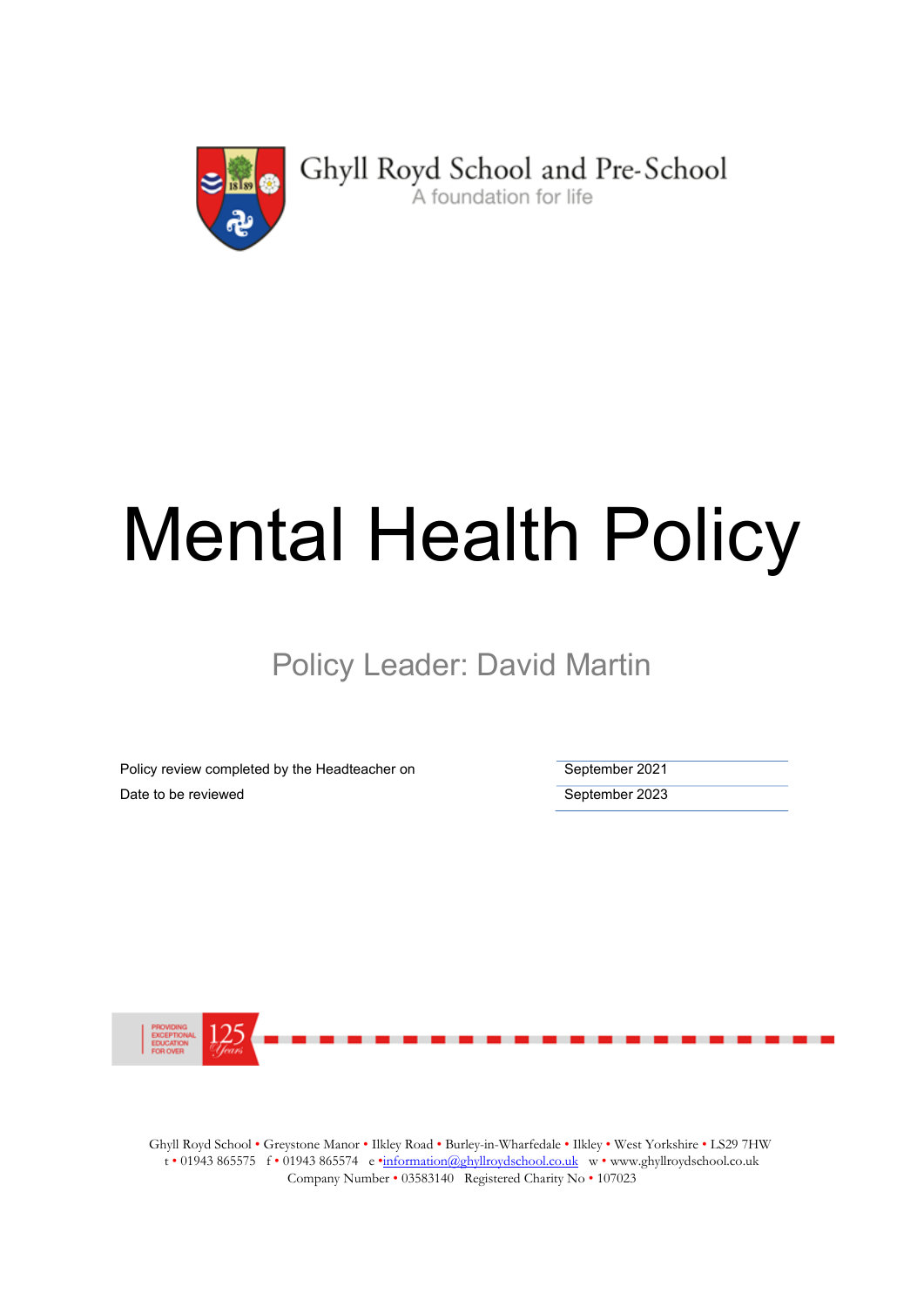Ghyll Royd School and the Pre-School (Early Years Foundation Stage) is committed to safeguarding and promoting the welfare of young children and expects all staff and volunteers to share this commitment.

This policy has been developed by the SENCO and the Head Techer in partnership with the Teachers and Early Years providers. This policy is to be read in conjunction with the SEN, PSHE, Anti-Bullying and Positive Behaviour policies.

# Policy Statement

At Ghyll Royd School, Pre-School and Nursery, we are committed to supporting the mental health and emotional wellbeing of our pupils and staff. Our school values reflect our ethos in encouraging kindness, care and consideration to build the foundations of positive mental health. We have measures in place to ensure all members of Ghyll Royd feel emotionally supported.

Although all staff take a role in supporting pupil and colleague wellbeing, the following staff are responsible for and hold the relevant positions to assist:

Mr David Martin – Headteacher and Designated Safeguarding Lead, Level 3 course in Supervising First Aid for Mental Health in the workplace

Mrs Jennifer Johnson – Nursery Manager, Level 3 course in Supervising First Aid for Mental Health in the workplace

Miss Sarah Gresswell – SENCO

Mrs Helen Hudson – SENCO and Designated Safeguarding Lead (Early Years), Level 3 course in Supervising First Aid for Mental Health in the workplace

Mrs Rebecca Picken – Form 1 Teacher, Level 3 course in Supervising First Aid for Mental Health in the workplace

Mrs Claire Neild – Form 2 Teacher, Level 3 course in Supervising First Aid for Mental Health in the workplace

In September 2021, five members of Ghyll Royd staff undertook Level 3 training for supervising mental health first aid in the workplace.

# How we support mental health at Ghyll Royd

Ghyll Royd School actively supports children's mental health through:

- Encouraging positive mental attitudes
- Positively reinforcing the qualities and work of each child
- Encouraging forming and maintaining friendships
- Treating children as individuals
- House buddy system between younger and older pupils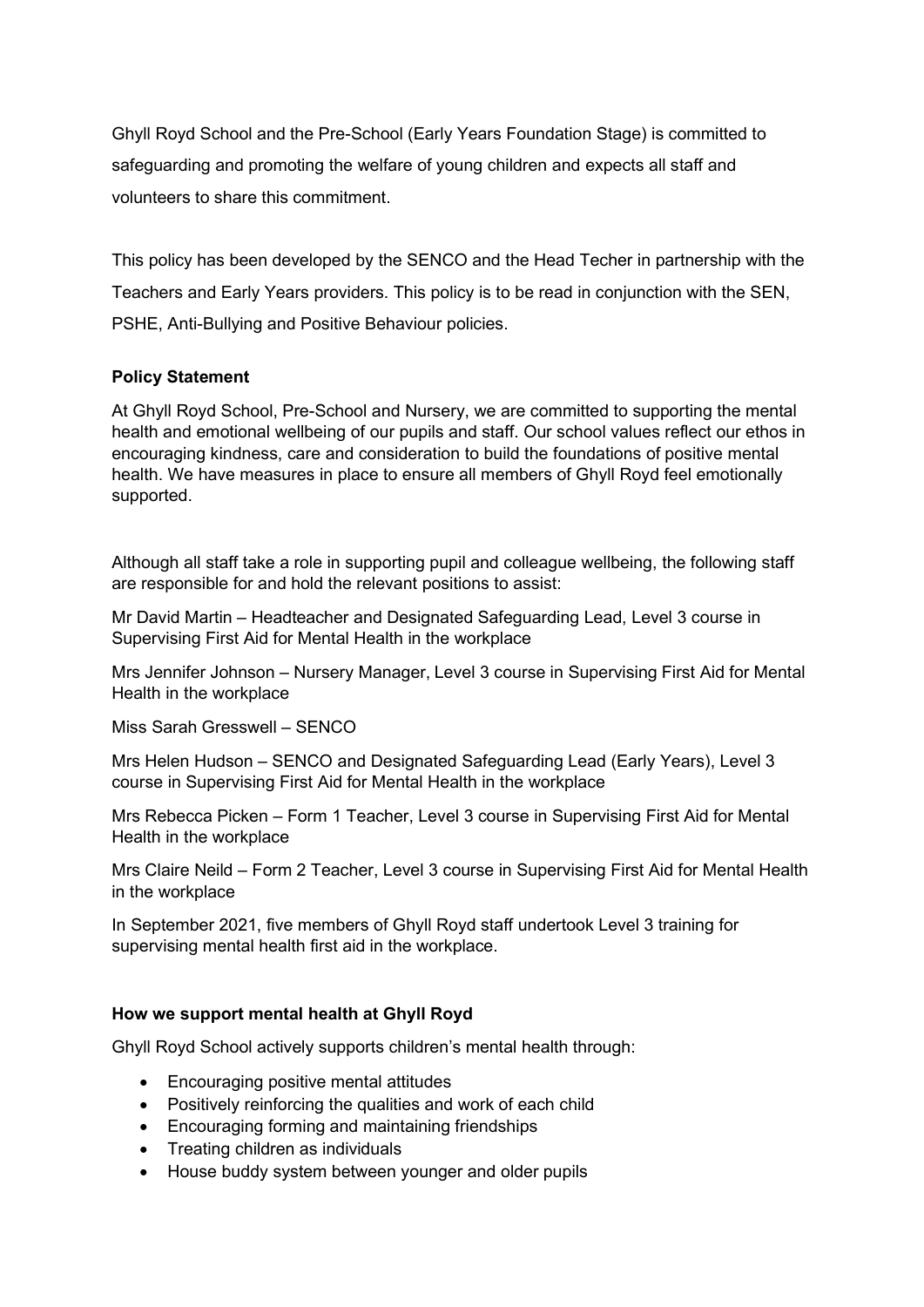- Weekly PSHE lessons to discuss social, physical, mental and personal wellbeing
- Providing children with responsibilities either in leadership roles or smaller class roles to take pride in
- A WOW Wall of pupil's work
- Weekly celebrations of work and academic progress in our achievement assemblies
- Weekly celebrations of efforts linked to our school values and positive behaviour policy, also known as 'Moz Moments'
- Initiating discussions in class and circle time
- Promoting an open culture for children to voice their worries or concerns
- Worry monsters in each classroom for children to share their concerns
- Active promotion of anti-bullying, wellbeing and safer internet use and initiatives
- An open culture of self-reflection in class through our traffic light system
- Establishing a sense of worth in each child, encouraging a growth mindset
- Promotion on the benefits of a healthy and active lifestyle
- Inviting visitors from professional organisations/mental health charities
- Mindfulness clubs and calming exercises
- Signposting to additional help available from school or externally
- Initiating an open culture on mental health.

Ghyll Royd School actively supports staff mental health through:

- Weekly Teaching and Learning Committee (TLC) group meetings
- Promotion of staff voice in both weekly meetings and individual appraisals
- An open culture for staff to speak and feel listened to
- A collective front on what it means to support and be supported
- Initiating an open culture on mental health.

Our small school has the ability to support individual needs through:

- Regularly checking on children
- Speaking with parents or other staff where appropriate
- Providing additional support
- Providing opportunity away from the classroom i.e. helping staff with errands
- Arranging daily catchups with a member of our Mental Health team

# Mental health in the classroom

The skills, knowledge and understanding needed by our children to keep themselves mentally healthy and safe are included as part of our developmental PSHE curriculum.

Ghyll Royd School ensures the PSHE curriculum approaches mental health and wellbeingbased topics with sensitivity and is delivered in stages to age-appropriate audiences.

Trickier subjects raised by pupils are handled with sensitivity (see SRE policy). There may be areas where classroom or playground discussion becomes difficult to address.

Ghyll Royd staff are trained to handle these difficulties in the following ways: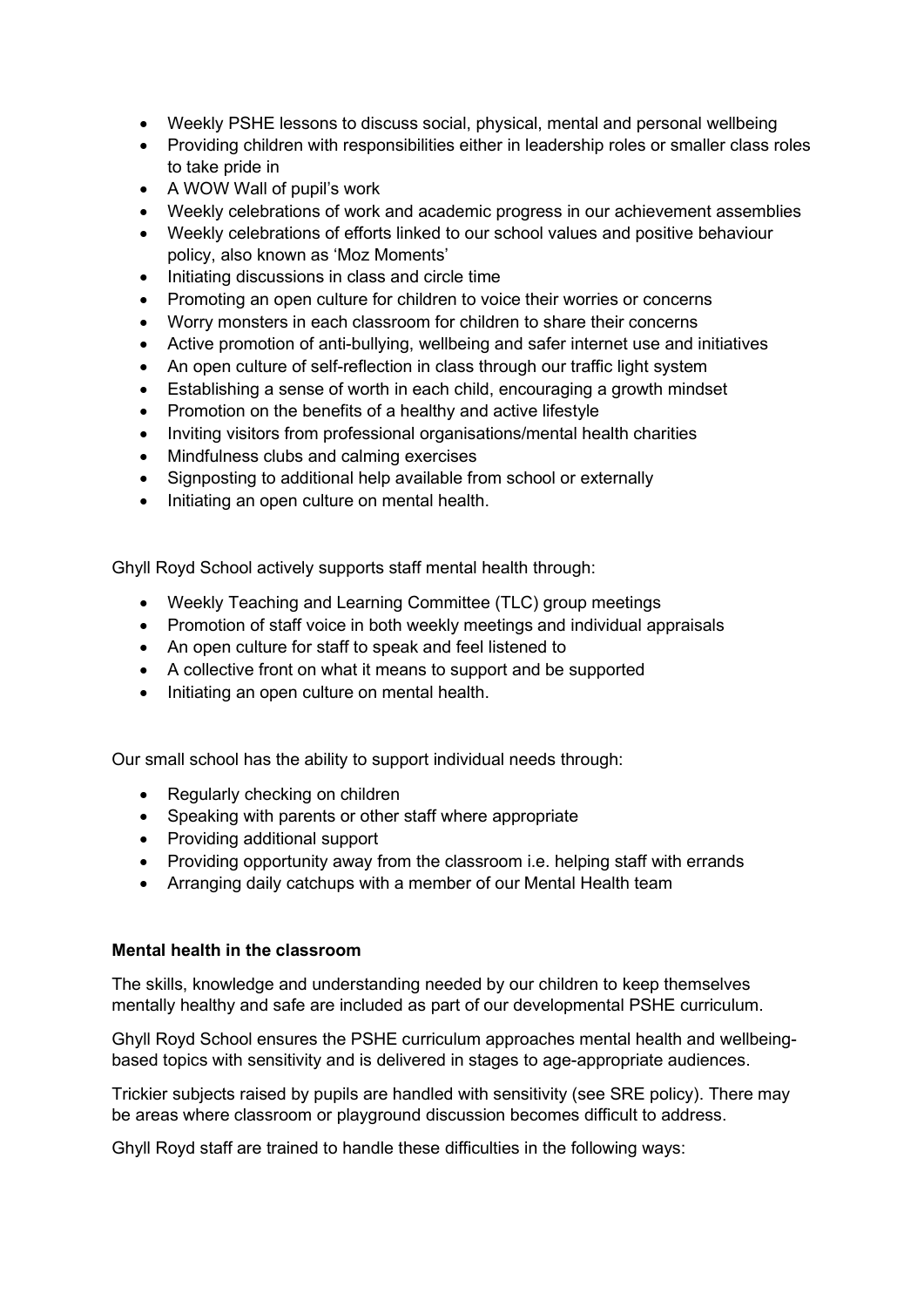- Depending on the nature of the conversation, teachers may begin with discussing the subject with the child/children's parents
- Teachers can raise issues with the designated safeguarding lead who may then wish to speak to the child or guide the teacher on next steps
- All staff have the ability to record any concerns which will then be followed up with a meeting with parents or to be taken further by the DSL.

# What to look out for

Through regular safeguarding training, made compulsory for all staff, Ghyll Royd are up to date with what to look out for in terms of identifying signs a child or colleague may be struggling with their mental health. These warning signs should be taken seriously, recorded and, where appropriate, raised with a parent or the DSL.

Possible warning signs include:

- becoming socially withdrawn
- aggression
- changes in activity and mood
- regular claims of pain or sickness, with no physical evidence
- withdrawal from friendship groups / classroom contributions
- talking or joking about self-harm or suicide
- changes in eating / sleeping habits
- expressing feelings of failure
- irrational fears and thoughts
- extreme anxiousness
- change in attitude to learning

Staff who notice any of the above can follow the process outlined in safeguarding training to support both pupils and colleagues.

# Working with parents

Changes in family circumstances can result in a change in behaviour. Parents equally need support in these situations, and may need guidance on how to support their child's wellbeing within the home.

In order to support parents we will:

- highlight sources of information and support about mental health and emotional wellbeing
- ensure that all parents are aware of whom to talk to, and how to go about this, if they have concerns about their child.
- make our emotional wellbeing and mental health policy easily accessible to parents
- share ideas about how parents can support positive mental health in their children.
- keep parents informed about the mental health topics their children are learning about in PSHE and share ideas for extending and exploring this learning at home.

# Working with external agencies and the local authority